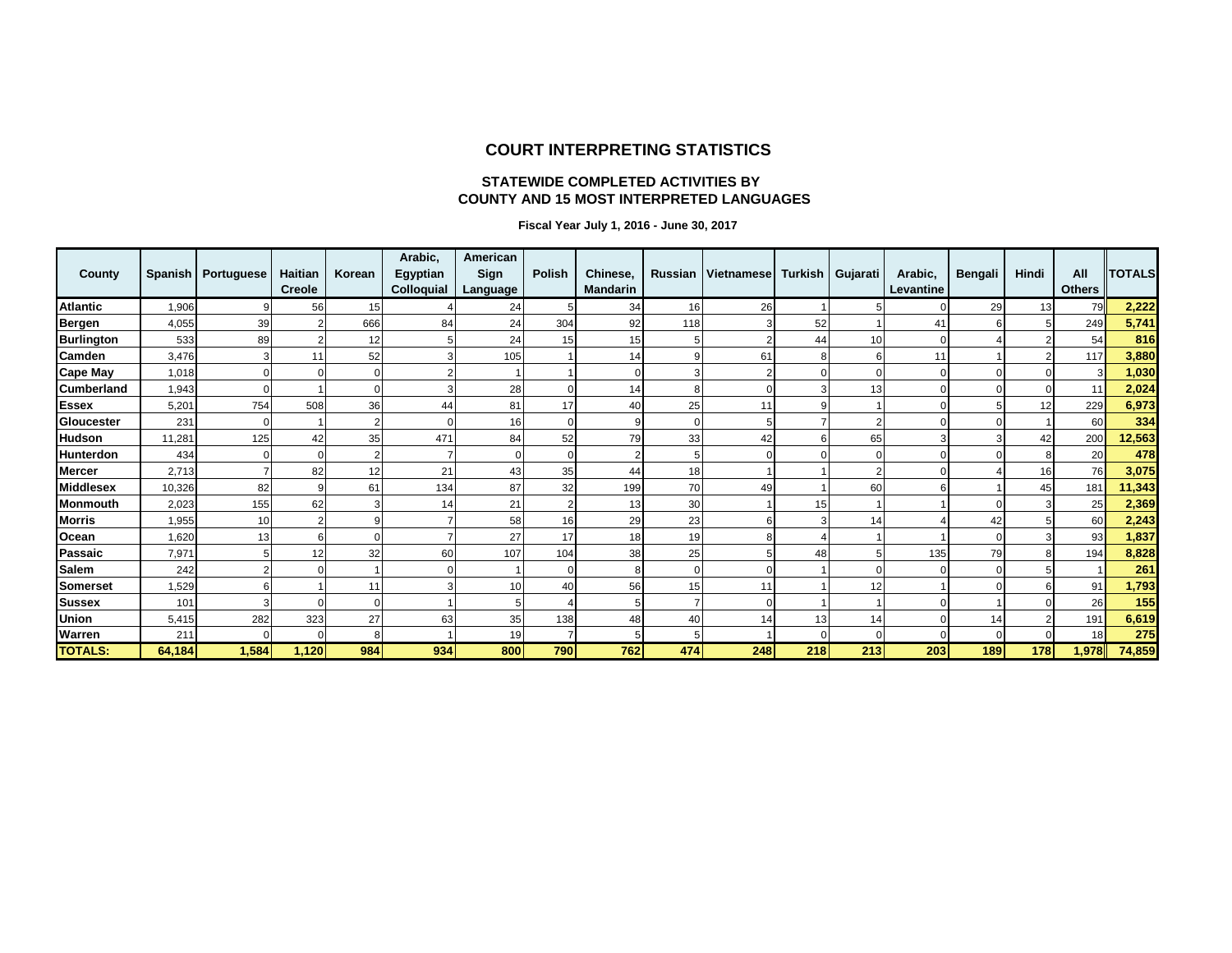## **COURT INTERPRETING STATISTICS**

### **STATEWIDE COMPLETED ACTIVITIES BY LANGUAGE**

### **Fiscal Year July 1, 2016 - June 30, 2017**

| <b>LANGUAGE</b>                           | <b>Completed</b><br><b>Activities</b> | <b>LANGUAGE</b>                                                   | <b>Completed</b><br><b>Activities</b> |
|-------------------------------------------|---------------------------------------|-------------------------------------------------------------------|---------------------------------------|
| Spanish                                   | 64,185                                | Croatian                                                          | 13                                    |
| Portuguese                                | 1,584                                 | Chinese, Cantonese/Yue: Hoishan, Taishan, Toishan                 | 12                                    |
| <b>Haitian Creole</b>                     | 1,120                                 | German, Standard                                                  | 12                                    |
| Korean                                    | 984                                   | Malayalam                                                         | 12                                    |
| Arabic, Egyptian Colloquial               | 934                                   | Serbian                                                           | 12                                    |
| American Sign Language (ASL)              | 800                                   | Yoruba (Yooba)                                                    | 12                                    |
| Polish                                    | 790                                   | Fulfulde, Adamawa                                                 | 11                                    |
| Chinese, Mandarin                         | 762                                   | Pashto, Southern                                                  | 11                                    |
| Russian                                   | 474                                   | Tamil (Tamili, Tamalsan, Tambul, Tamili)                          | 11                                    |
| Vietnamese (Viet)                         | 248                                   | Amharic                                                           | 10                                    |
| Turkish                                   | 218                                   | <b>Bosnian</b>                                                    | 10                                    |
| Gujarati (Gujerathi, Gujeratii, Gujrathi) | 213                                   | Ga (Gain)                                                         | 9                                     |
| Arabic, Levantine Colloquial              | 203                                   | Kiche                                                             | 9                                     |
| Bengali                                   | 189                                   | Macedonian (Macedonian Slavic, Makedonski)                        | 9                                     |
| Hindi                                     | 178                                   | Telugu                                                            | 9                                     |
| Tagalog                                   | 173                                   | Lithuanian                                                        | 9                                     |
| Punjabi, Eastern                          | 152                                   | Chinese, Southern Fukienese/Minnan                                | $\,$ 6 $\,$                           |
| French                                    | 137                                   | Nepali (Nepalese)                                                 | $\,$ 6 $\,$                           |
| Idiosyncratic Gestural System             | 137                                   | Tigrigna (Tigrinya, Tigray)                                       | $\,$ 6 $\,$                           |
| Urdu                                      | 137                                   | Wolof                                                             | 6                                     |
| Arabic, Arabian Peninsula                 | 116                                   | Ewe                                                               | 5                                     |
| Italian                                   | 84                                    | Bassa                                                             | $\overline{4}$                        |
| Zhongshan                                 | 82                                    | <b>Bulgarian</b>                                                  | $\overline{4}$                        |
| Ukrainian                                 | 75                                    | Lao (Laotian)                                                     | $\overline{4}$                        |
| Persian, Iranian                          | 51                                    | Mandinka                                                          | $\overline{4}$                        |
| Slovak (Slovakian, Slovencina)            | 50                                    | Edo                                                               | $\overline{3}$                        |
| Arabic, North Africa                      | 46                                    | Pashto, Northern (Pashtu, Pushto)                                 | $\overline{3}$                        |
| Greek (Grec, Greco)                       | 43                                    | Thai, Northern                                                    | $\overline{3}$                        |
| Albanian, Tosk                            | 40                                    | Jakalteko (Popti)                                                 | $\overline{3}$                        |
| Hebrew                                    | 36                                    | Jamaican Creole English                                           |                                       |
| Akan                                      | 31                                    | Kannada                                                           |                                       |
| Georgian                                  | 27                                    | Mam                                                               |                                       |
| Khmer, Central (Khmer)                    | 27                                    | Maninkakan, Western (Malinka, Malinke, Maningo, Maninka)          |                                       |
| Punjabi, Western                          | 27                                    | Sinhala (Singhala, Singhalese, Sinhalese)                         | 222222                                |
| Burmese                                   | 26                                    | Somali (Soomaaliga)                                               |                                       |
| Hungarıan                                 | 26                                    | Sylheti                                                           |                                       |
| Japanese                                  | 26                                    | Tibetan, Central                                                  | $\overline{\mathbf{c}}$               |
| Albanian, Gheg                            | 26                                    | Yiddish, Eastern                                                  | $\overline{a}$                        |
| Romanian (Rumanian)                       | 24                                    | Languages with one event each:                                    |                                       |
| Swahili                                   |                                       | 22 Akateko; Sudanese; Chinese, Gan; Chinese, Northern Fukiennese/ |                                       |
| Dari                                      | 20                                    | Minbei; Hausa; Icelandic; Pashto, Central; Punjabi, Mirpur;       |                                       |
| Indonesian                                | 18                                    | Thai, Northeastern; English Guyanese                              |                                       |
| Armenian                                  | 17                                    | <b>TOTALS:</b>                                                    |                                       |
| Igbo (Ibo)                                | 16                                    | <b>74,859 Completed Activities</b>                                |                                       |
| Czech                                     | 15                                    | 93 Languages                                                      |                                       |
| Thai (Thaiklang)                          | 14                                    |                                                                   |                                       |